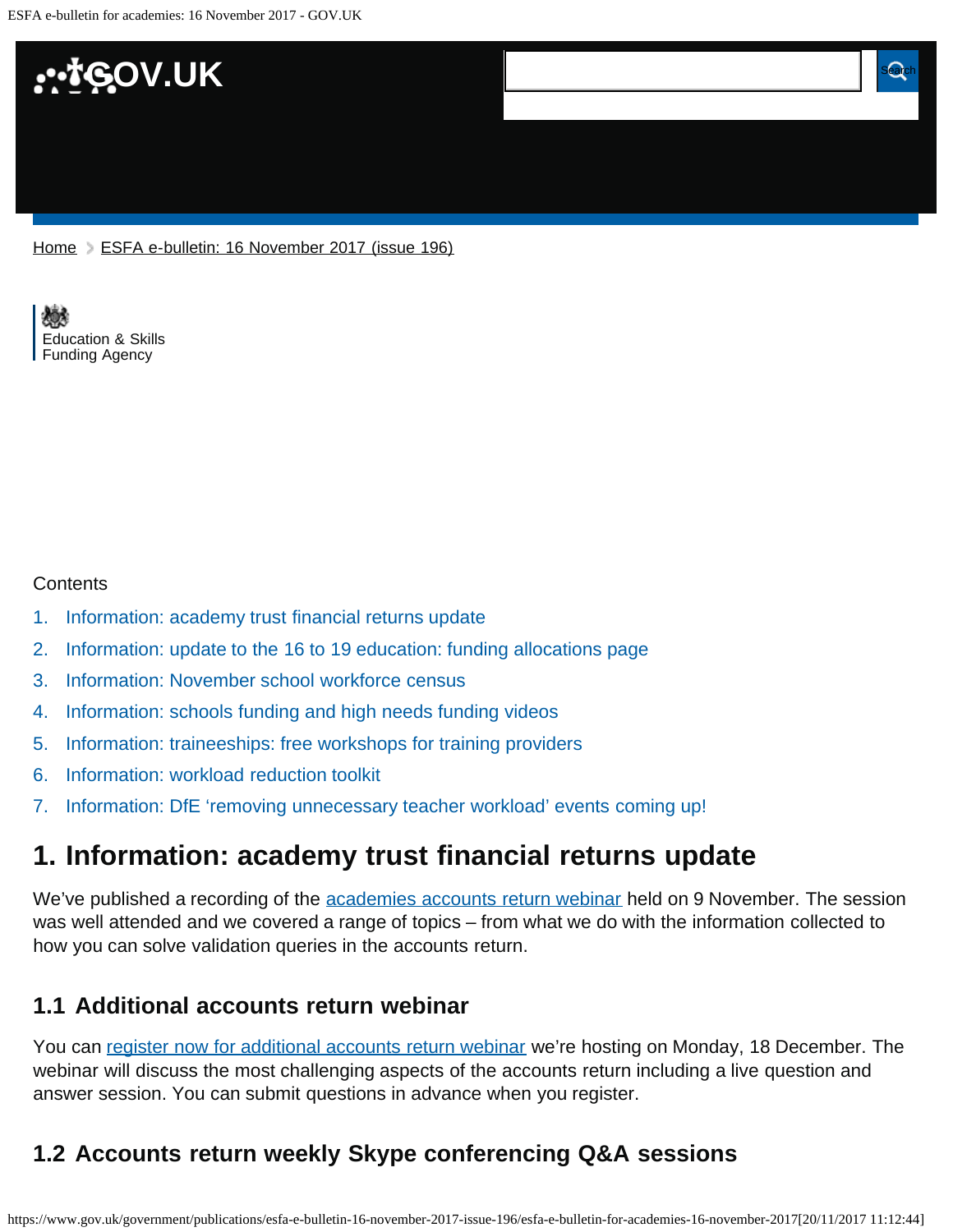We're hosting weekly Skype conferencing Q&A sessions from 4pm to 5pm every Thursday to answer your questions about the accounts return and any residual questions about the land and buildings collection tool return.

Please use this [Join Skype Meeting](https://meet.lync.com/educationgovuk/bethan.jones/BG7JHBZ2) link to access the conference and download the web app if necessary. If you don't use Skype, you can join by phone. Call 02033 215238 and, when instructed, enter the conference ID (2081 9375).

### **1.3 Accounts return online form auditor linking**

If you haven't yet linked your trust to your auditor in the accounts return online form, you can read how to do this our [financial returns online form registration guide.](https://www.gov.uk/guidance/academies-financial-returns-online-form-registration)

If you have any questions about the LBCT or the accounts return, please contact us using our [enquiry](https://form.education.gov.uk/fillform.php?self=1&form_id=HR41uA2F8Dh&type=form&ShowMsg=1&form_name=Knowledge+centre+enquiry+form&noRegister=false&ret=%2Fmodule%2Fservices&noLoginPrompt=1) [form](https://form.education.gov.uk/fillform.php?self=1&form_id=HR41uA2F8Dh&type=form&ShowMsg=1&form_name=Knowledge+centre+enquiry+form&noRegister=false&ret=%2Fmodule%2Fservices&noLoginPrompt=1). Please put either "LBCT question" or "AR question" at the top of the form.

## <span id="page-1-0"></span>**2. Information: update to the 16 to 19 education: funding allocations page**

We have updated our [16 to 19 allocations page](https://www.gov.uk/guidance/16-to-19-education-funding-allocations) on GOV.UK in preparation for the delivery of 16 to 19 revenue funding allocations for 2018 to 2019 academic year.

The page provides important information about how we allocate 16 to 19 funding to institutions. It also contains an allocation timeline and the latest 16 to 19 allocation developments, which we will continue to update as we move through the allocation process.

## <span id="page-1-1"></span>**3. Information: November school workforce census**

The deadline for submitting data is 1 December 2017.

Please submit your return now if you have not done so. The school workforce census is a statutory return, therefore you have a legal obligation to submit data.

If you do not have a management information system, or you cannot provide data in the correct format required by COLLECT, please request the XML generator tools from the [helpdesk.](https://www.education.gov.uk/researchandstatistics/stats/requestform)

Please remember:

- returns are not complete until they are submitted (or submitted and approved for maintained schools)
- before submission all errors and queries must be corrected or, in the case of queries, a [valid notepad](https://www.gov.uk/government/publications/school-workforce-census-2017-notepad-entries-for-collect-queries) [entry](https://www.gov.uk/government/publications/school-workforce-census-2017-notepad-entries-for-collect-queries) made
- where the school had no teacher vacancies on the census date, (query 7240q), please enter the note 'We confirm there are no vacancies in this school'
- where there is no Teacher Reference Number (TRN) available, (query 4100q), please enter the note 'Awaiting teacher number'

We have provided a wide range of reports in COLLECT to ensure that you can check that your school's data is correct. Details are available with the COLLECT guide. As a minimum please check the COLLECT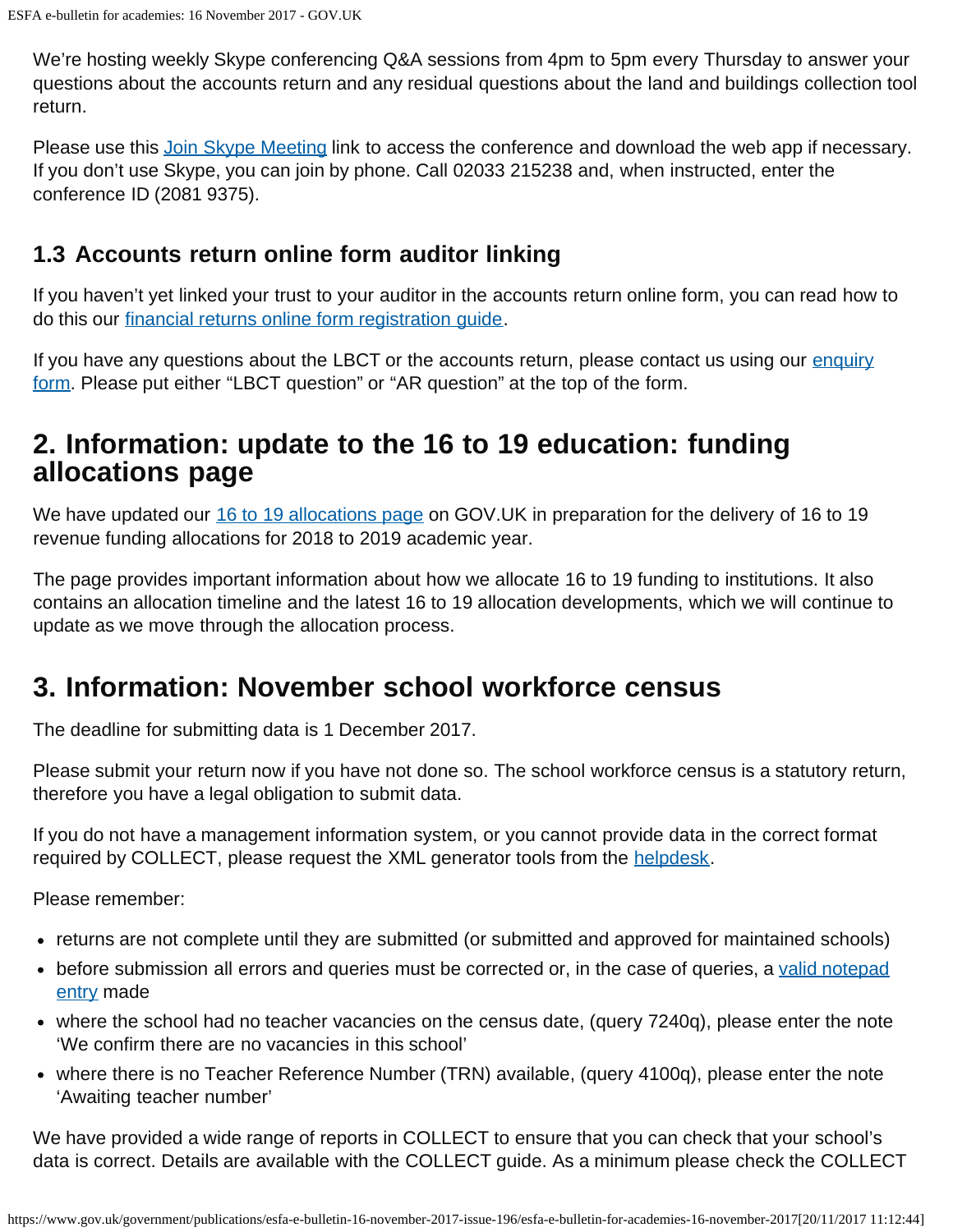credibility report once your data is complete.

If you have any query of concern regarding the school workforce census collection please contact the helpdesk using the [service request form.](https://www.education.gov.uk/researchandstatistics/stats/requestform)

# <span id="page-2-0"></span>**4. Information: schools funding and high needs funding videos**

We've published new videos relating to schools funding and high needs funding which you may find useful. The videos we've published are:

- [what's changed in pre-16 schools funding for 2018 to 2019? video](https://www.youtube.com/channel/UCROOCs9OvIwqFOy5_E0Jtfg)
- [2018 to 2019 high needs funding arrangements: what's changed?](https://www.youtube.com/channel/UCROOCs9OvIwqFOy5_E0Jtfg)
- [minimum per-pupil funding factor in the national funding formula video](https://www.youtube.com/channel/UCROOCs9OvIwqFOy5_E0Jtfg)

## <span id="page-2-1"></span>**5. Information: traineeships: free workshops for training providers**

The Learning and Work Institute is running a series of free workshops to help providers boost the number of young people who successfully progress from their traineeship programmes. These events will be appropriate for both existing traineeship providers and those who are interested in delivering the programme.

The workshops will focus on planning and implementing delivery models that secure strong progressions to apprenticeships and employment, and that engage young people who are not in education, employment or training (NEET), or are slightly further from the labour market than many young people.

They will provide insights into best practice from traineeship providers across England and will also be interactive, enabling participants to share practice, ask questions and gain tailored advice on boosting traineeship progressions. All workshops will take place from 10am - 4pm.

Please register to book your place for one of the following sessions:

- Leicester: 23 November 2017, Learning and Work Institute, 21 De Montfort Street, Leicester, LE1 7GE
- Leeds: 5 December 2017, Leeds Beckett University, Cloth Hall Court, Quebec Street, Leeds, LS1 2HA
- London: 31 January 2018, RNIB, 105 Judd Street, Kings Cross, London, WC1H 9NE

For further information please contact: [Charlotte.Robey@learningandwork.org.uk](mailto:Charlotte.Robey@learningandwork.org.uk).

## <span id="page-2-2"></span>**6. Information: workload reduction toolkit**

As part of continuing DfE action to remove unnecessary workload, we are launching a workload reduction toolkit in Spring 2018 containing advice, tools and best practice.

To make this toolkit as effective as possible it needs to include practical examples of how workload is being managed effectively, for example staff workload surveys, protocols for staff meetings or policies which remove unnecessary workload that schools are using. To help inform the toolkit, we would be very grateful if you and/or your networks could share examples of effective practice, by sending them to [workload.solutions@education.gov.uk](mailto:workload.solutions@education.gov.uk) by Monday. 4 December 2017. All schools, organisations or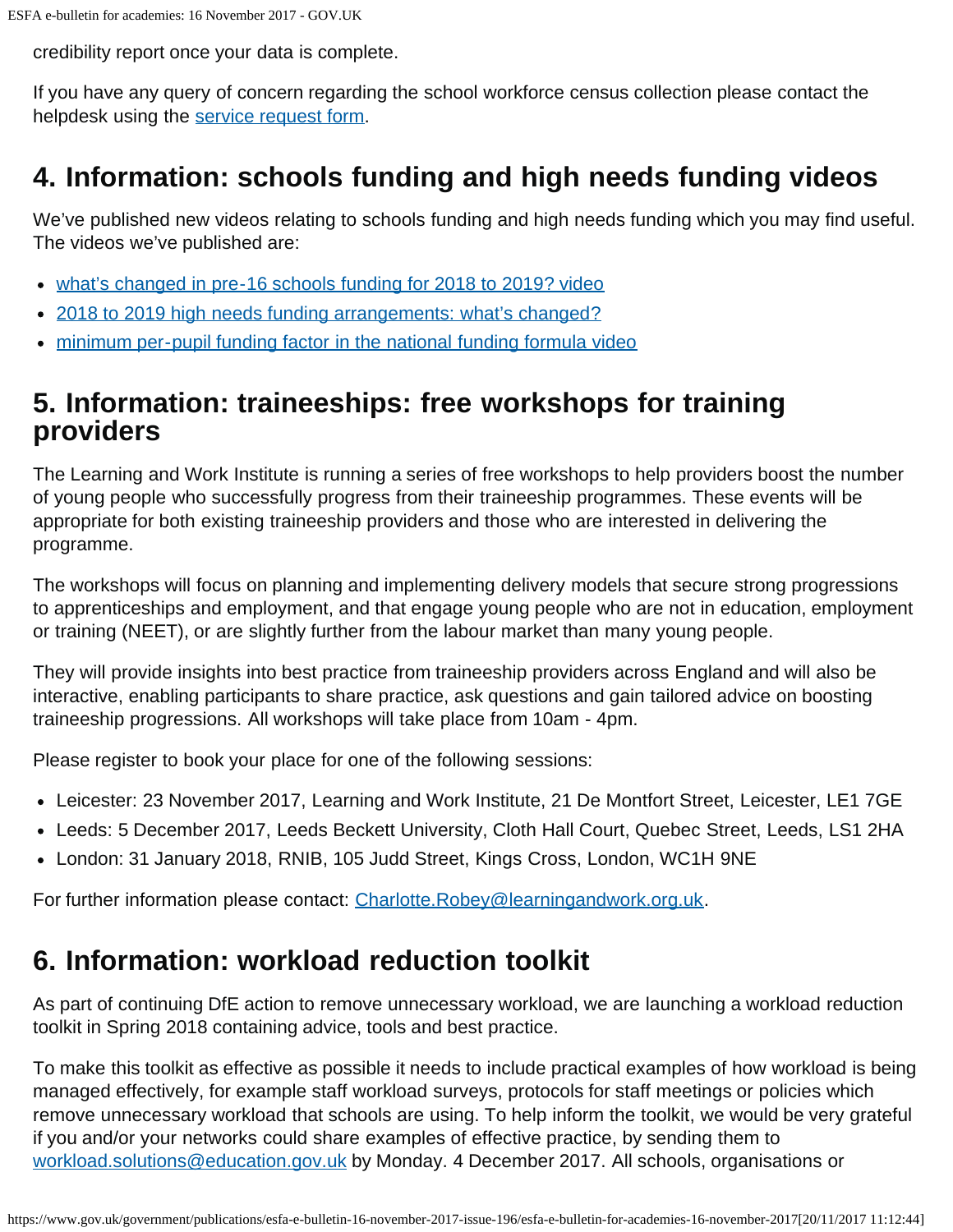individuals contributing to the toolkit will receive recognition in the final publication.

## <span id="page-3-0"></span>**7. Information: DfE 'removing unnecessary teacher workload' events coming up!**

A series of regional events on reducing teacher workload aimed at school leaders is starting this term. The events will consist of workshops led by serving teachers and leaders who have successfully reduced workload in their schools.

The first events will be in *London* on 28 November with Sir David Carter, National Schools Commissioner, as keynote speaker, and with a session run by Daisy Christadoulou on comparative judgements.

In [Birmingham](https://www.eventbrite.co.uk/e/removing-unnecessary-teacher-workload-birmingham-event-tickets-39477499263) Dawn Copping, Chair of the Independent Review Group on Reducing Teacher Workload associated with Marking and who has effectively reduced workload in her school will present the keynote.

Leaders from all types of school are encouraged to attend with a member of their governing board to consider together the strategic importance of reducing workload due to the link to recruitment and retention and to choose the event closest to their school.

Is there anything wrong with this page?

### **Services and information**

**[Benefits](https://www.gov.uk/browse/benefits)** 

[Births, deaths, marriages and care](https://www.gov.uk/browse/births-deaths-marriages)

[Business and self-employed](https://www.gov.uk/browse/business)

[Childcare and parenting](https://www.gov.uk/browse/childcare-parenting)

[Citizenship and living in the UK](https://www.gov.uk/browse/citizenship)

[Crime, justice and the law](https://www.gov.uk/browse/justice)

[Disabled people](https://www.gov.uk/browse/disabilities)

[Driving and transport](https://www.gov.uk/browse/driving)

[Education and learning](https://www.gov.uk/browse/education)

[Employing people](https://www.gov.uk/browse/employing-people)

[Environment and countryside](https://www.gov.uk/browse/environment-countryside)

[Housing and local services](https://www.gov.uk/browse/housing-local-services)

[Money and tax](https://www.gov.uk/browse/tax)